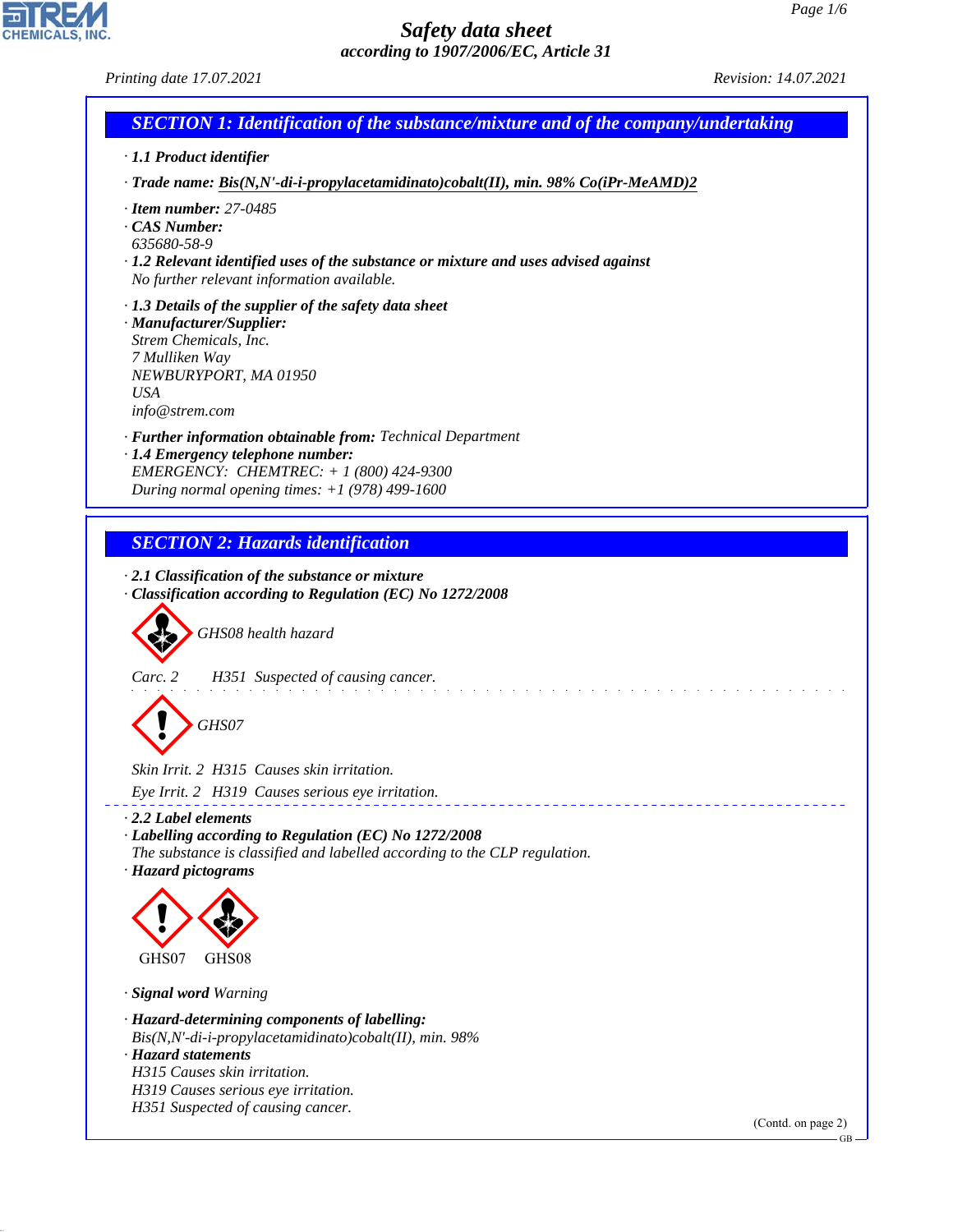*Printing date 17.07.2021 Revision: 14.07.2021*

*Trade name: Bis(N,N'-di-i-propylacetamidinato)cobalt(II), min. 98% Co(iPr-MeAMD)2*

|                            | (Cond. of page 1)                                                                                      |
|----------------------------|--------------------------------------------------------------------------------------------------------|
| · Precautionary statements |                                                                                                        |
| <i>P<sub>101</sub></i>     | If medical advice is needed, have product container or label at hand.                                  |
| <i>P102</i>                | Keep out of reach of children.                                                                         |
| <i>P103</i>                | Read label before use.                                                                                 |
| P <sub>231</sub>           | Handle under inert gas.                                                                                |
| P <sub>222</sub>           | Do not allow contact with air.                                                                         |
|                            | P305+P351+P338 IF IN EYES: Rinse cautiously with water for several minutes. Remove contact lenses, if  |
|                            | present and easy to do. Continue rinsing.                                                              |
| $P403 + P233$              | Store in a well-ventilated place. Keep container tightly closed.                                       |
| P422                       | Store contents under inert gas.                                                                        |
| <i>P501</i>                | Dispose of contents/container in accordance with local/regional/national/international<br>regulations. |
| $2.2.01 \pm 1.001$         |                                                                                                        |

*· 2.3 Other hazards*

*· Results of PBT and vPvB assessment*

*· PBT: Not applicable.*

*· vPvB: Not applicable.*

## *SECTION 3: Composition/information on ingredients*

#### *· 3.1 Chemical characterisation: Substances*

*· CAS No. Description*

*635680-58-9 Bis(N,N'-di-i-propylacetamidinato)cobalt(II), min. 98%*

## *SECTION 4: First aid measures*

*· 4.1 Description of first aid measures*

- *· After inhalation: In case of unconsciousness place patient stably in side position for transportation.*
- *· After skin contact: Immediately wash with water and soap and rinse thoroughly.*
- *· After eye contact:*
- *Rinse opened eye for several minutes under running water. If symptoms persist, consult a doctor.*
- *· After swallowing: If symptoms persist consult doctor.*
- *· 4.2 Most important symptoms and effects, both acute and delayed No further relevant information available.*
- *· 4.3 Indication of any immediate medical attention and special treatment needed*

*No further relevant information available.*

## *SECTION 5: Firefighting measures*

- *· 5.1 Extinguishing media*
- *· Suitable extinguishing agents: Use fire extinguishing methods suitable to surrounding conditions.*
- *· 5.2 Special hazards arising from the substance or mixture No further relevant information available.*
- *· 5.3 Advice for firefighters*

44.1.1

*· Protective equipment: No special measures required.*

#### *SECTION 6: Accidental release measures*

- *· 6.1 Personal precautions, protective equipment and emergency procedures Not required.*
- *· 6.2 Environmental precautions: No special measures required.*

*· 6.3 Methods and material for containment and cleaning up:*

*Dispose contaminated material as waste according to item 13.*

(Contd. on page 3)

GB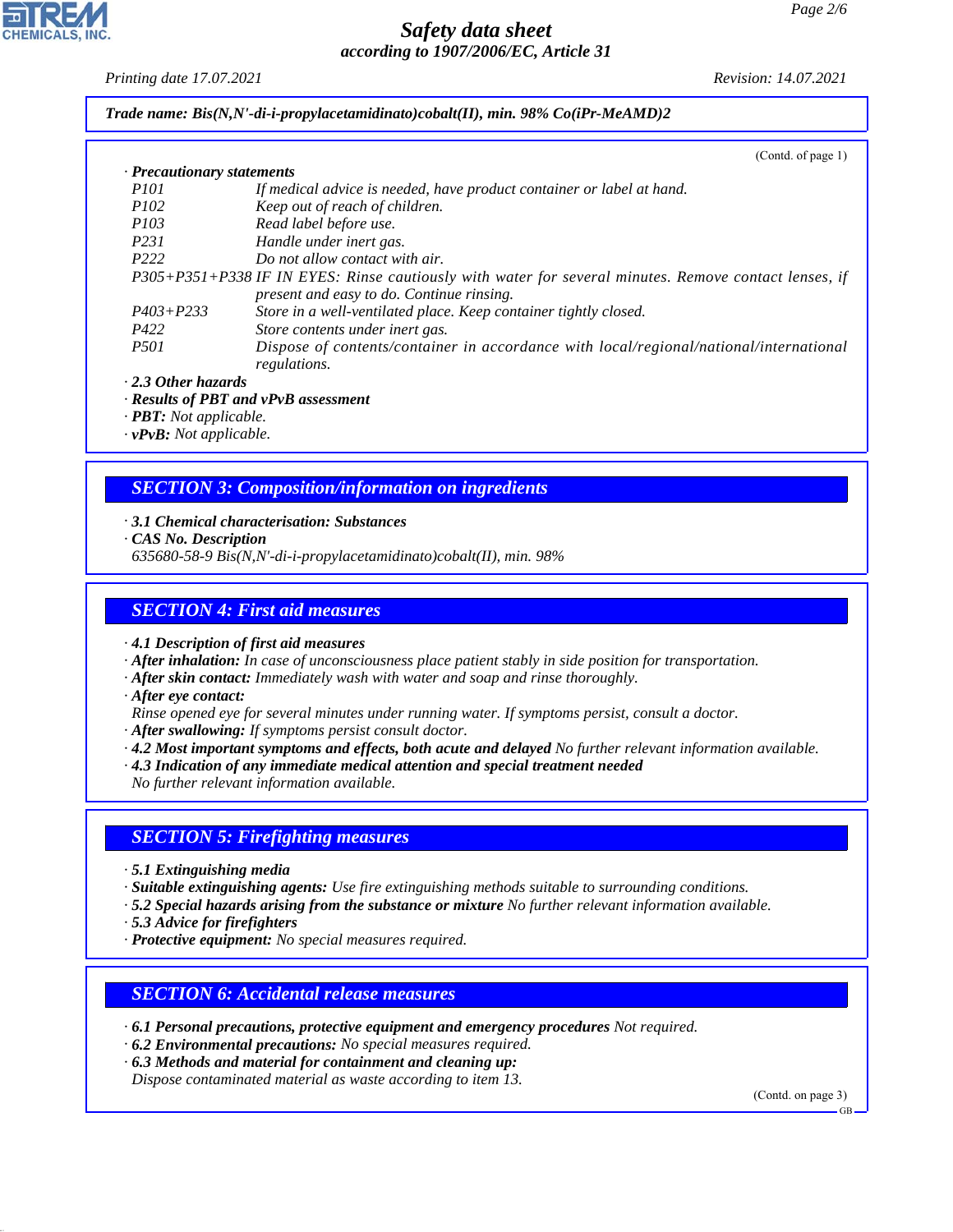*Printing date 17.07.2021 Revision: 14.07.2021*

*Trade name: Bis(N,N'-di-i-propylacetamidinato)cobalt(II), min. 98% Co(iPr-MeAMD)2*

#### *· 6.4 Reference to other sections*

*See Section 7 for information on safe handling. See Section 8 for information on personal protection equipment. See Section 13 for disposal information.*

## *SECTION 7: Handling and storage*

*· 7.1 Precautions for safe handling Open and handle receptacle with care.*

*· Handling: Handle under inert gas.*

*· Information about fire - and explosion protection: No special measures required.*

*· 7.2 Conditions for safe storage, including any incompatibilities*

*· Storage: Store contents under inert gas.*

*· Requirements to be met by storerooms and receptacles: No special requirements.*

*· Information about storage in one common storage facility: Not required.*

*· Further information about storage conditions:*

*Keep container tightly sealed.*

*Store in cool, dry conditions in well sealed receptacles.*

*· 7.3 Specific end use(s) No further relevant information available.*

*SECTION 8: Exposure controls/personal protection*

*· Additional information about design of technical facilities: No further data; see item 7.*

- *· 8.1 Control parameters*
- *· Ingredients with limit values that require monitoring at the workplace: Not required.*
- *· Additional information: The lists valid during the making were used as basis.*
- *· 8.2 Exposure controls*
- *· Personal protective equipment:*
- *· General protective and hygienic measures:*
- *Keep away from foodstuffs, beverages and feed. Immediately remove all soiled and contaminated clothing Wash hands before breaks and at the end of work.*
- *Avoid contact with the eyes and skin.*
- *· Respiratory protection: Not required.*
- *· Protection of hands:*



\_S*Protective gloves*

*The glove material has to be impermeable and resistant to the product/ the substance/ the preparation. Due to missing tests no recommendation to the glove material can be given for the product/ the preparation/ the*

*chemical mixture.*

44.1.1

*Selection of the glove material on consideration of the penetration times, rates of diffusion and the degradation · Material of gloves*

*The selection of the suitable gloves does not only depend on the material, but also on further marks of quality and varies from manufacturer to manufacturer.*

*· Penetration time of glove material*

*The exact break through time has to be found out by the manufacturer of the protective gloves and has to be observed.*

(Contd. on page 4)



(Contd. of page 2)

GB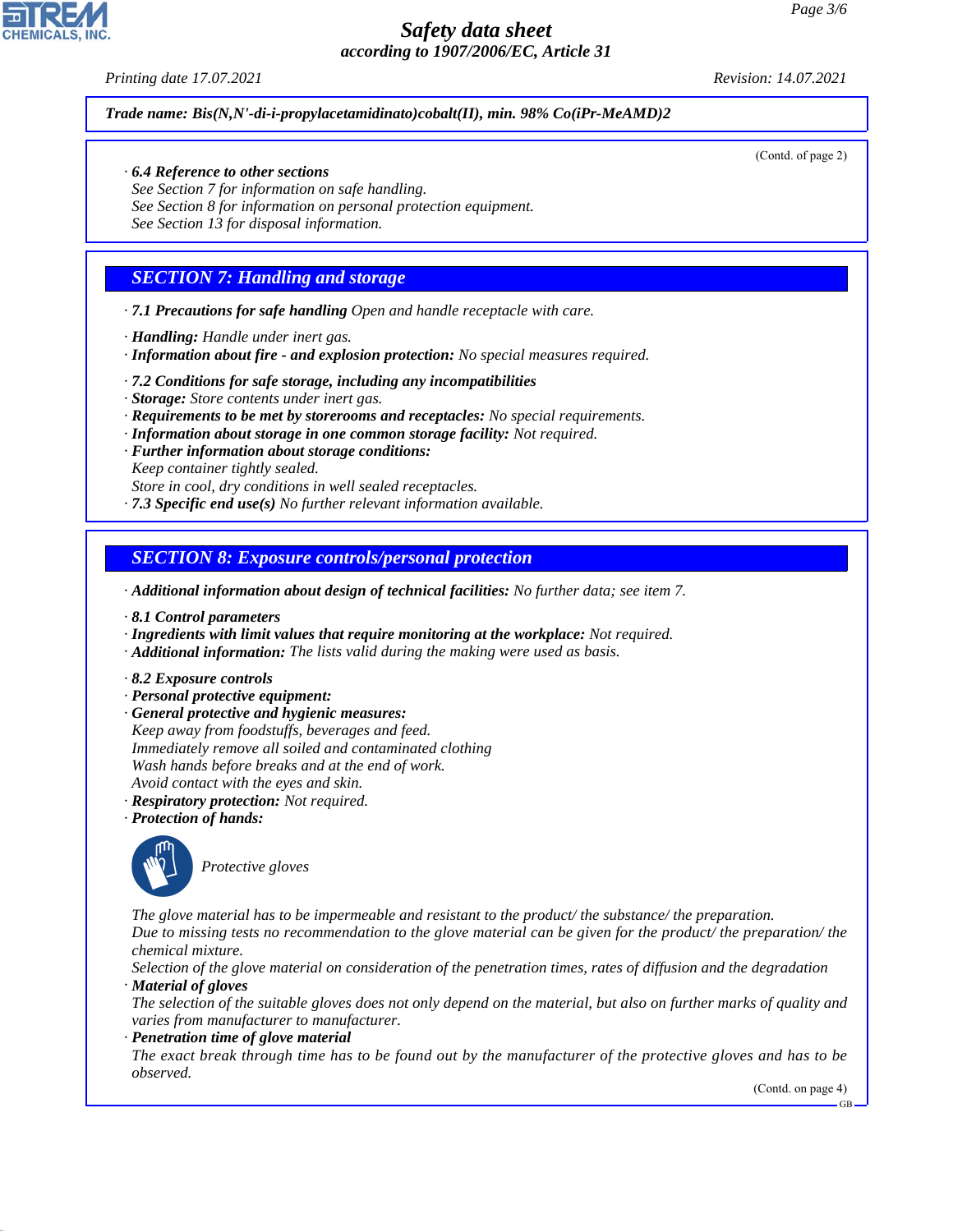*Printing date 17.07.2021 Revision: 14.07.2021*

CHEMICALS, INC.

| Trade name: Bis(N,N'-di-i-propylacetamidinato)cobalt(II), min. 98% Co(iPr-MeAMD)2         |                                               |                    |
|-------------------------------------------------------------------------------------------|-----------------------------------------------|--------------------|
| $\cdot$ Eye protection:                                                                   |                                               | (Contd. of page 3) |
| Tightly sealed goggles                                                                    |                                               |                    |
| .9.1 Information on basic physical and chemical properties<br>$\cdot$ General Information |                                               |                    |
| $\cdot$ Appearance:                                                                       |                                               |                    |
| Form:                                                                                     | Crystalline                                   |                    |
| Colour:                                                                                   | Green                                         |                    |
| $\cdot$ Odour:                                                                            | Undistinguishable.                            |                    |
| · Odour threshold:                                                                        | Not determined.                               |                    |
| $\cdot$ pH-value:                                                                         | Not applicable.                               |                    |
| · Change in condition                                                                     |                                               |                    |
| Melting point/freezing point:                                                             | 84 °C                                         |                    |
| Initial boiling point and boiling range: Undetermined.                                    |                                               |                    |
| · Flash point:                                                                            | Not applicable.                               |                    |
| · Flammability (solid, gas):                                                              | Not determined.                               |                    |
| · Ignition temperature:                                                                   |                                               |                    |
| Decomposition temperature:                                                                | Not determined.                               |                    |
| · Auto-ignition temperature:                                                              | Not determined.                               |                    |
| · Explosive properties:                                                                   | Product does not present an explosion hazard. |                    |
| · Explosion limits:                                                                       |                                               |                    |
| Lower:                                                                                    | Not determined.                               |                    |
| <b>Upper:</b>                                                                             | Not determined.                               |                    |
| · Vapour pressure:                                                                        | Not applicable.                               |                    |
| $\cdot$ Density:                                                                          | Not determined.                               |                    |
| · Relative density                                                                        | Not determined.                               |                    |
| · Vapour density                                                                          | Not applicable.                               |                    |
| $\cdot$ Evaporation rate                                                                  | Not applicable.                               |                    |
| · Solubility in / Miscibility with                                                        |                                               |                    |
| water:                                                                                    | Insoluble.                                    |                    |
| · Partition coefficient: n-octanol/water:                                                 | Not determined.                               |                    |
| · Viscosity:                                                                              |                                               |                    |
| Dynamic:                                                                                  | Not applicable.                               |                    |
| Kinematic:                                                                                | Not applicable.                               |                    |
| · Solvent content:                                                                        |                                               |                    |
| Organic solvents:                                                                         | $0.0\%$                                       |                    |
| $VOC$ (EC)                                                                                | $0.00\%$                                      |                    |
|                                                                                           |                                               |                    |
| <b>Solids content:</b>                                                                    | 100.0%                                        |                    |
| .9.2 Other information                                                                    | No further relevant information available.    |                    |

# *SECTION 10: Stability and reactivity*

44.1.1

*· 10.1 Reactivity No further relevant information available.*

GB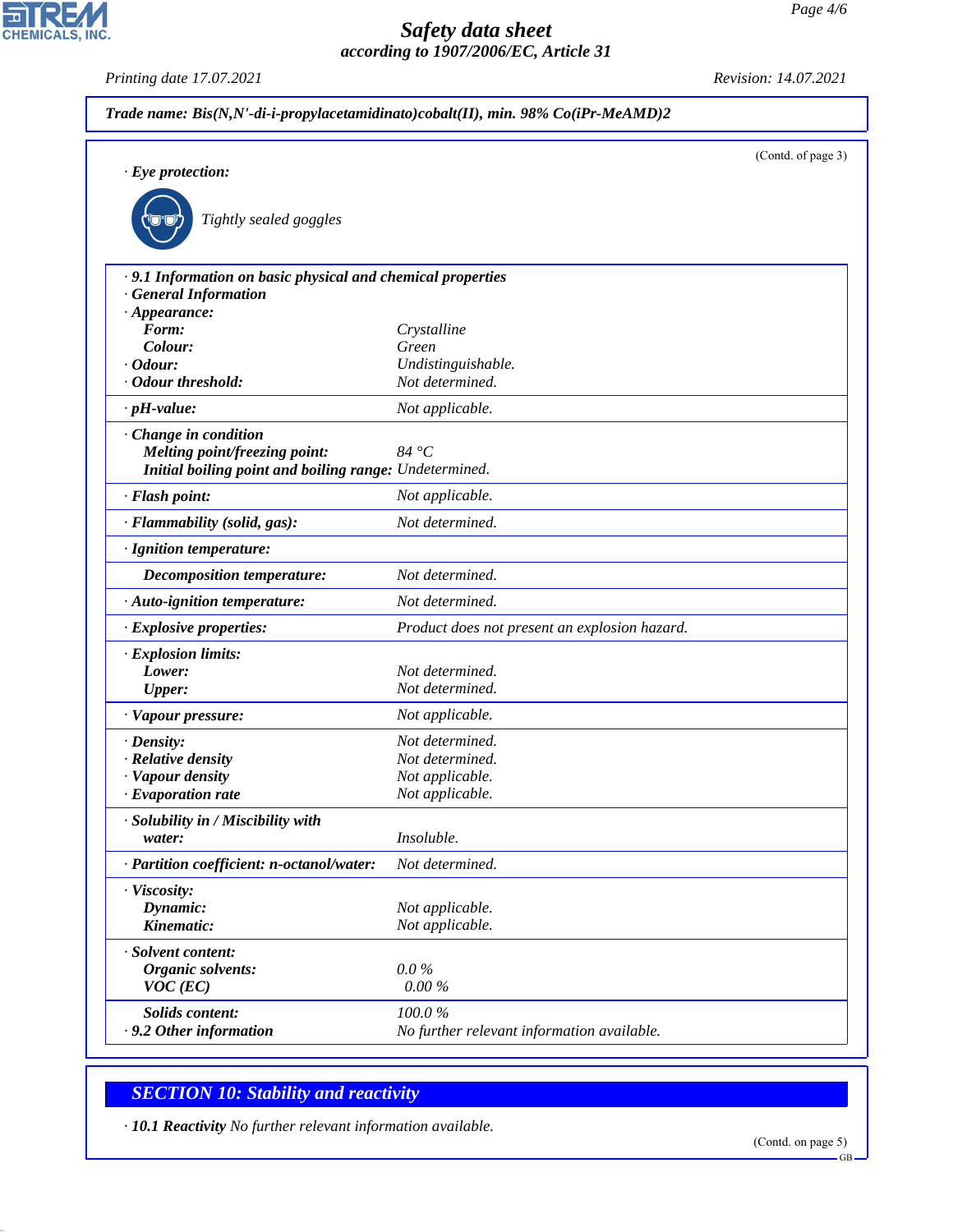*Printing date 17.07.2021 Revision: 14.07.2021*

*Trade name: Bis(N,N'-di-i-propylacetamidinato)cobalt(II), min. 98% Co(iPr-MeAMD)2*

- *· 10.2 Chemical stability*
- *· Thermal decomposition / conditions to be avoided: No decomposition if used according to specifications.*
- *· 10.3 Possibility of hazardous reactions No dangerous reactions known.*
- *· 10.4 Conditions to avoid No further relevant information available.*
- *· 10.5 Incompatible materials: No further relevant information available.*
- *· 10.6 Hazardous decomposition products: No dangerous decomposition products known.*

#### *SECTION 11: Toxicological information*

- *· 11.1 Information on toxicological effects*
- *· Acute toxicity Based on available data, the classification criteria are not met.*
- *· Primary irritant effect:*
- *· Skin corrosion/irritation*
- *Causes skin irritation.*
- *· Serious eye damage/irritation*
- *Causes serious eye irritation.*
- *· Respiratory or skin sensitisation Based on available data, the classification criteria are not met.*
- *· CMR effects (carcinogenity, mutagenicity and toxicity for reproduction)*
- *· Germ cell mutagenicity Based on available data, the classification criteria are not met.*
- *· Carcinogenicity*
- *Suspected of causing cancer.*
- *· Reproductive toxicity Based on available data, the classification criteria are not met.*
- *· STOT-single exposure Based on available data, the classification criteria are not met.*
- *· STOT-repeated exposure Based on available data, the classification criteria are not met.*
- *· Aspiration hazard Based on available data, the classification criteria are not met.*

## *SECTION 12: Ecological information*

- *· 12.1 Toxicity*
- *· Aquatic toxicity: No further relevant information available.*
- *· 12.2 Persistence and degradability No further relevant information available.*
- *· 12.3 Bioaccumulative potential No further relevant information available.*
- *· 12.4 Mobility in soil No further relevant information available.*
- *· Additional ecological information:*
- *· General notes: Not known to be hazardous to water.*
- *· 12.5 Results of PBT and vPvB assessment*
- *· PBT: Not applicable.*
- *· vPvB: Not applicable.*
- *· 12.6 Other adverse effects No further relevant information available.*

#### *SECTION 13: Disposal considerations*

- *· 13.1 Waste treatment methods*
- *· Recommendation*

44.1.1

*Must not be disposed together with household garbage. Do not allow product to reach sewage system.*

- *· Uncleaned packaging:*
- *· Recommendation: Disposal must be made according to official regulations.*

(Contd. on page 6)

GB